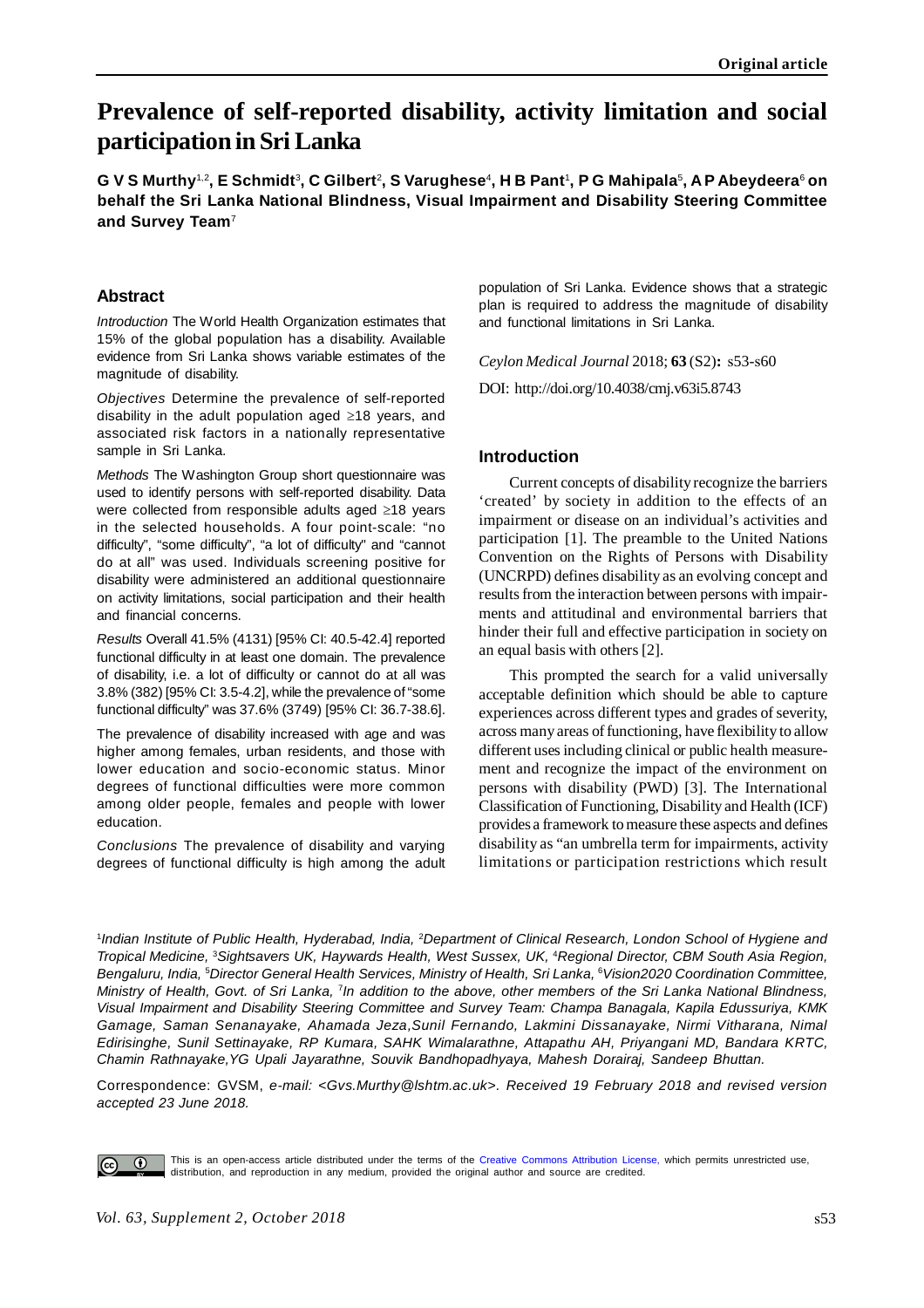from an interaction between a person with a health condition and environmental factors (e.g. the physical environment, attitudes) and personal factors (e.g. age or gender") (Figure 1) [4].

Data on prevalence of disability is very important for planning programmes for persons with disability at local and national levels but available data shows wide variation with self-reporting during censuses showing figures of 1-2% while the World Report on Disability reports a global prevalence of 15% [2]. This report also drew attention to the need for robust evidence to facilitate well-informed decisions for policy and programmes targeting people with disabilities (PWD) [5]. The Report categorically stated that impairment data are not an adequate proxy for disability and measures should be developed to obtain more comprehensive information on disability [2].

In the quest for an appropriate measurement tool for disability, a number of instruments have been developed. These include the 34-Item Disability Screening Questionnaire (DSQ-34) [6], the WHO Model Disability Survey (MDS) [7], the Iganga and Mayuge Demographic Surveillance System (IM-DSS) [8], the WHO Disability Assessment Schedule 2.0 (WHODAS 2.0) [9], the Rapid Assessment of Disability (RAD) tool [10] and the Key informant method using participatory rural appraisal [11].

The United Nations (UN) Statistical Division constituted a voluntary working group called the Washington Group (WG), representing different stakeholders including international statistical experts and international and national disability organizations to draft a universally acceptable definition of disability and methods to measure it [12]. The ICF provided the framework for developing these measures. This resulted in the development of a short set of six disability-related questions for six functional domains – seeing, hearing, walking, cognition, self-care and communication, suitable for use in national censuses and surveys which identifies a majority in the population experiencing limited or restricted participation in society [12]. The WG questionnaire translated disability concepts into measurement tools using a mixed-methods approach [13]. The WG questionnaire addresses the challenge of a disability definition and measurement in a culturally neutral and reasonably standardized manner [14]. Many countries have used the instrument both as a short or an extended set [15-19].

Available evidence from Sri Lanka shows variable estimates of the magnitude of disability. The Census 2001 estimated that 1.6% of the nation's population had a disability [20]. Data were also generated using a functionality definition in the World Health Survey, which included Sri Lanka over the period 2002-2004, and included the population aged  $\geq 18$  years [21]. This survey reported 12.9% of adults had disability in Sri Lanka [2]. Recently

the United Nations Economic and Social Commission for Asia and the Pacific (UN-ESCAP) conducted a Disability Survey using a functional definition of disability and estimated that the prevalence of disability among all-ages in Sri Lanka was 8.7% [22].

The literature suggests that disability is closely associated with poverty [23-25], and PWD have major barriers in accessing health services [26-28]. Therefore, information on the magnitude and socio-economic profile of persons with disability is of critical importance to plan and implement inclusive health and social services that benefit PWD, including those with visual impairment.

The National Blindness, Visual Impairment and Disability Survey was conducted in 2013-2014 in Sri Lanka. This paper presents the data on the prevalence of disability and varying degrees of functional difficulty in the adult population aged  $\geq 18$  years.

#### **Methods**

The overall aim of the survey was to determine the magnitude and causes of blindness and visual impairment. As part of this survey, information was gathered to estimate the prevalence and causes of disabilities in adults aged  $\geq$ 18 years, living in enumerated households.

The blindness survey recruited a nationally representative sample of adults aged  $\geq 40$  years; to estimate the prevalence of disability those aged  $\geq 18$  years were included. All the nine provinces and 25 districts of Sri Lanka were included.

Based on an estimated prevalence of 25% for disability and functional difficulty based on the WG criteria of "some difficulty" in one or more of the six domains, 95% confidence intervals (CI), a response rate of 80% and a design effect of 2, the sample size required was approximately 2500. It was anticipated that the sample size for blindness (6800 people aged  $\geq$ 40 years) would generate 2500 persons aged  $\geq$ 18 years from the enumerated households.

The study protocol was reviewed and approved by the Institutional Ethics Committees of the London School of Hygiene and Tropical Medicine, London, UK, the Faculty of Medicine, University of Colombo, Sri Lanka and the Indian Institute of Public Health, Hyderabad, India. Written informed consent was obtained from all participants at the time of enumeration and re-verified at the clinical examination site.

The WG short set (WGSS) was used to identify selfreported disability. All adults aged  $\geq$  18 years in the selected households were eligible to be administered the WGSS. The WGSS was administered by trained investigators. These investigators were trained for one week on the administration of the questionnaire schedule and were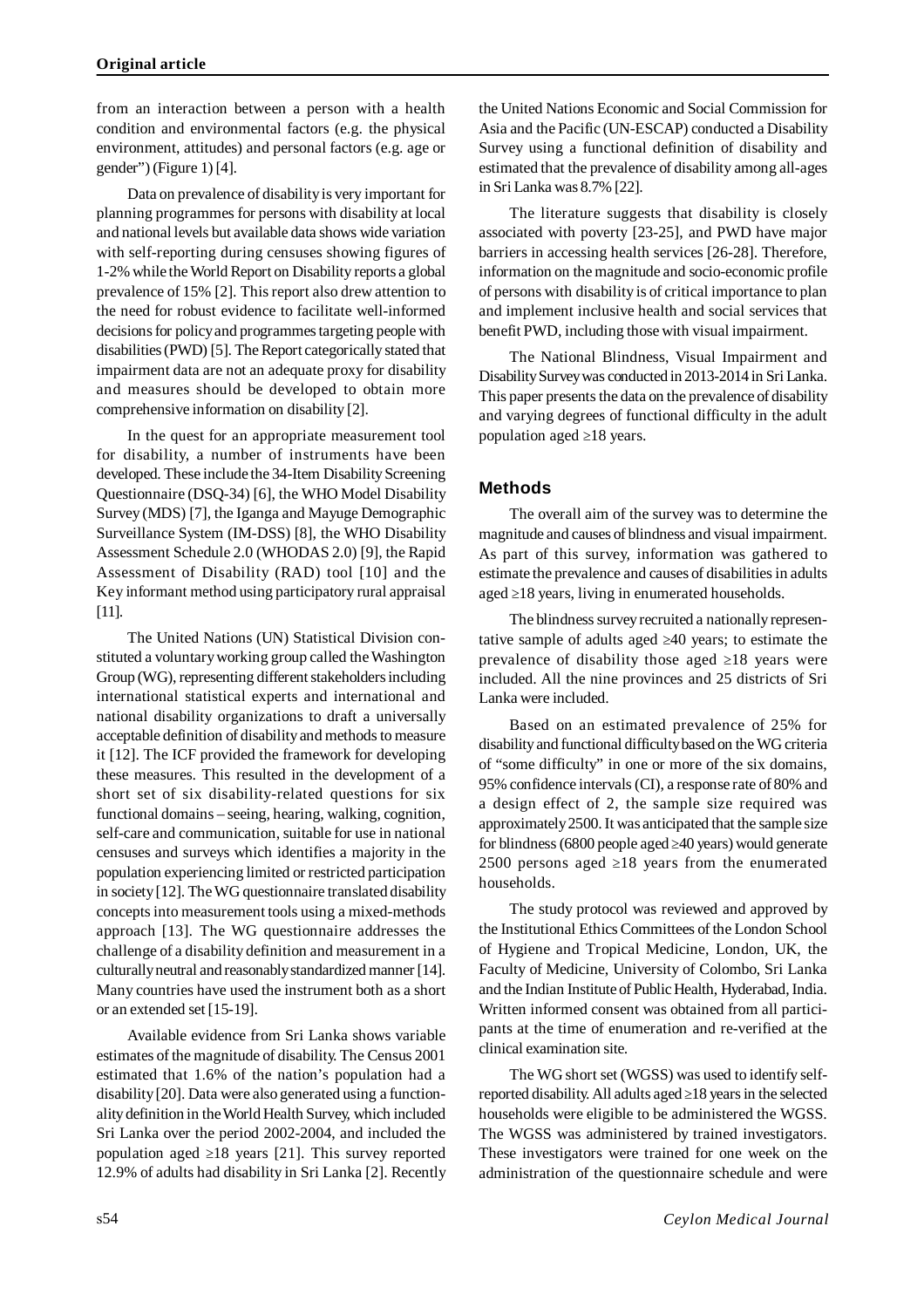also monitored while they administered the questionnaire schedules during the pilot study and during monitoring visits. The questionnaire schedules were translated into Sinhala and Tamil and were independently back translated into English to ensure accuracy of the translated versions. The questionnaire schedules were administered in the vernacular (Sinhala/ Tamil).

The short set of 6 questions was used to assess whether the respondent had difficulty in seeing, hearing, walking/climbing steps, remembering/concentrating, washing/dressing or communicating with answers given on a four point-scale: "no difficulty", "some difficulty", "a lot of difficulty" and "cannot do at all" . The severity of self-reported functional difficulty/ disability was categorised based on the following responses: Some degree of functional difficulty: self-reporting of "some difficulty" in one or more domains. Disability: selfreporting of "a lot of difficulty" or the inability to undertake the activity in one or more domains.

Individuals who screened positive for disability or reported some degree of functional difficulty were then administered an additional questionnaire to elicit responses on activity limitations, social participation and the health and financial concerns.

A companion paper in this issue details the methodology used in the survey.

#### **Data analysis**

The data were analysed using STATA 13.0 (StataCorp LP, Texas, USA). Descriptive analyses and cross tabulations with calculation of Pearson chi squared tests were performed. Firstly, univariate analysis was done, to assess associations between socio-demographic factors and the risk of self-reporting functional difficulty or disability. The socio-demographic variables included age, sex, socio-economic status (SES), literacy status, place of residence, province of residence and ethnic group. Further analyses were undertaken using logistic regression. All tests are two sided, and the odds ratios (OR) and 95% CI quoted are derived from logistic regression models.

#### **Results**

A total of 12,549 individuals were enumerated of whom 9965 (79.4%) were available at home and responded to the WG short set. Some degree of functional difficulty in one or more domains was reported by 37.6% (3749) [95% CI: 36.7-38.6] while 3.8% (382) [95% CI: 3.5-4.2] reported disability. Difficulty in seeing was the most frequently reported functional difficulty (33.3%) and the second commonest disability (1.6%). Difficulty in walking/ climbing stairs (1.7%) was most frequently reported among those with disability and the second commonest for functional difficulty (12.5%).

Overall 41.5% (4131) [95% CI: 40.5-42.4] reported some degree of functional difficulty (Table 1). For analysis, age was categorised as  $\leq 50$  years and  $\geq 50$  years. The four quartiles of SES based on family assets was further categorised as 'lower' SES (lowest two quartiles of the SES scale) and 'higher' (top two quartiles of the SES Scale). Significant differences by age group, sex, place of residence, socio economic status and literacy status were observed both for functional difficulty and disability. The prevalence of disability increased with age and was higher among females, urban residents, and those from lower SES and poorer literacy (Table 1).

After adjusting for socio-demographic factors the following variables were significantly associated with disability: age, sex, place of residence, level of education and SES. Females were 40% more likely to report functional difficulty and 80% more likely to report disability compared to males. Those educated to secondary level and lower had 1.4 times higher risk of functional difficulty and 2.2 times higher risk of disabilities compared to those educated above secondary school level. Those residing in urban areas were two times more likely to report disability compared to people in rural areas; and those in lower socio-economic groups were 1.4 times more likely to report disability compared to their wealthier counterparts (Table 2).

Respondents reporting disability or functional disability were administered additional questions on social participation, barriers to performing regular activities and concerns about health issues. Respondents reporting disability experienced more barriers than those with some degree of functional difficulty (Table 3). One in five respondents with disability stated facing some or a lot of problems with social participation (74/361), while 10.8% (39/361) reported an effect of negative attitudes and actions from society (Table 3). 10.5% of those with disability also perceived that their disability had an adverse effect on the family finances (Table 3).

Visual acuity (VA) was measured for those aged  $\geq 40$ years (n=5739) and the level of agreement between objectively measured visual impairment (VI) and selfreported "difficulty in seeing even with glasses" was assessed. Among the 1,869 with any VI, 1277 (68.3%) reported difficulty in seeing; when only those with severe VI or blindness were compared, the proportion increased to 84.1% (169/201). Among the 3,870 survey participants who were not visually impaired (distant vision) only 1684 (43.5%) reported no problems in seeing (Table 4).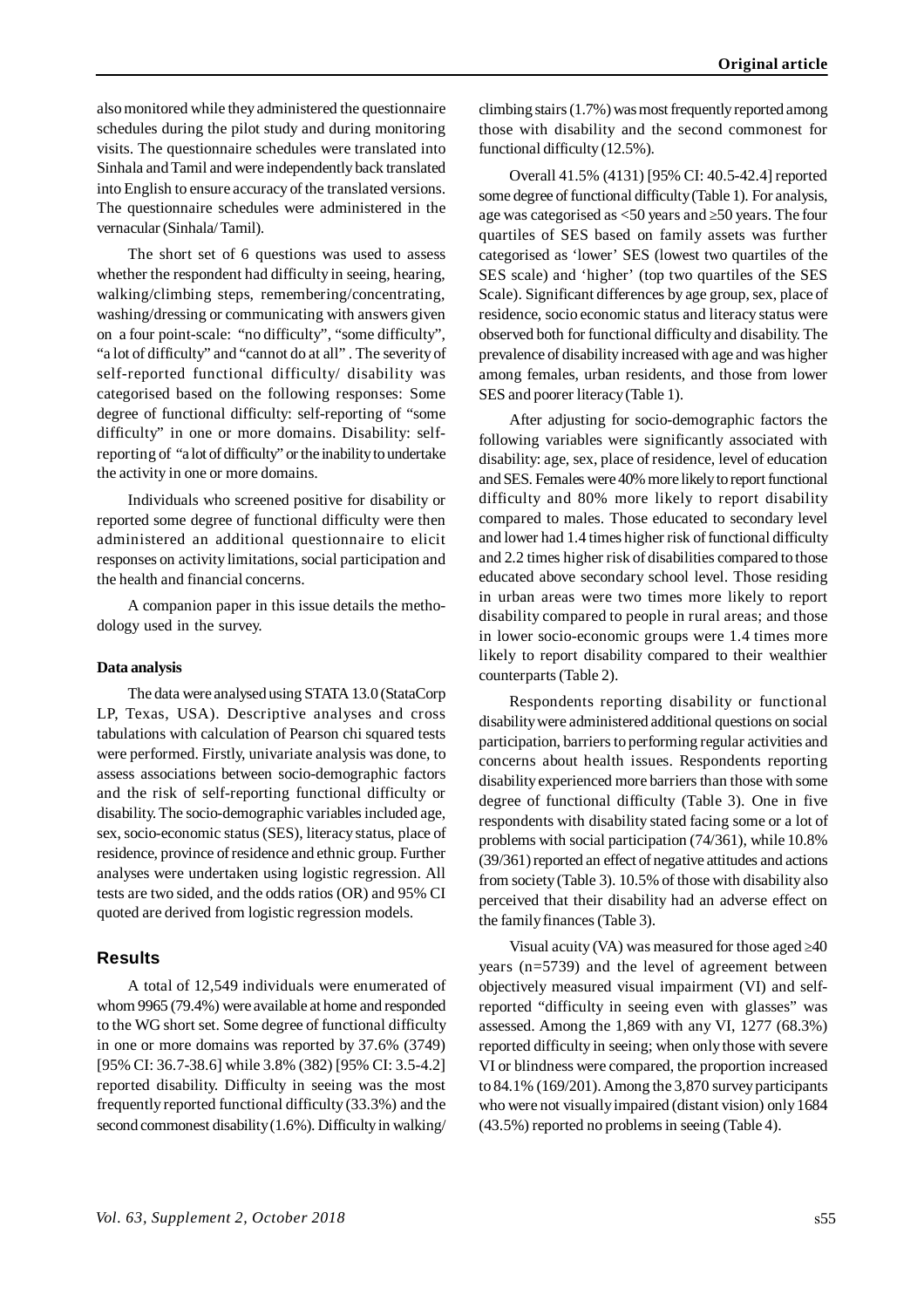## **Original article**

| Parameter                  |                  | Some difficulty in performing | activity (functional difficulty) | A lot of difficulty or cannot<br>perform activity (Disability) |               |  |
|----------------------------|------------------|-------------------------------|----------------------------------|----------------------------------------------------------------|---------------|--|
|                            | $\boldsymbol{N}$ | $\boldsymbol{N}$              | $\frac{0}{0}$                    | $\boldsymbol{N}$                                               | $\frac{6}{6}$ |  |
| Adults aged 18+ years      | 9965             | 3749                          | 37.6%                            | 382                                                            | 3.8%          |  |
| Age group                  |                  |                               |                                  |                                                                |               |  |
| $< 50$ years               | 5342             | 954                           | 17.9                             | 80                                                             | 1.5           |  |
| $\geq 50$ years            | 4623             | 2795                          | 60.5                             | 302                                                            | 6.5           |  |
|                            |                  | $X^2-1900$ ; p<0.001          |                                  | $X^2-170.4$ ; p<0.001                                          |               |  |
| Gender                     |                  |                               |                                  |                                                                |               |  |
| Male                       | 4651             | 1439                          | 30.9%                            | 142                                                            | 3.1%          |  |
| Female                     | 5314             | 2310                          | 43.5%                            | 240                                                            | 4.5%          |  |
|                            |                  | $X^2-165.5$ ; p<0.001         |                                  | $X^2-14.4$ ; p<0.001                                           |               |  |
| <b>Residence</b>           |                  |                               |                                  |                                                                |               |  |
| Urban                      | 1176             | 492                           | 41.8%                            | 84                                                             | 7.1%          |  |
| Rural                      | 8789             | 3257                          | 37.1%                            | 298                                                            | 3.4%          |  |
|                            |                  | $X^2-10.1$ ; p=0.001          |                                  | $X^2-39.6$ ; p<0.001                                           |               |  |
| Socio economic status      |                  |                               |                                  |                                                                |               |  |
| Lower SES                  | 5389             | 2145                          | 39.8                             | 263                                                            | 4.9%          |  |
| Higher SES                 | 4576             | 1604                          | 35.0                             | 119                                                            | 2.6%          |  |
|                            |                  | $X^2-34.9$ ; $p<0.001$        |                                  | $X^2-23.8$ ; p<0.001                                           |               |  |
| <b>Literacy Status</b>     |                  |                               |                                  |                                                                |               |  |
| Secondary school and lower | 2109             | 1176                          | 55.8                             | 184                                                            | 8.7           |  |
| Beyond secondary school    | 7856             | 2573                          | 32.7                             | 198                                                            | 2.5           |  |
|                            |                  | $X^2-375.1$ ; p<0.001         |                                  | $X^2-173.6$ ; p< 0.001                                         |               |  |

### **Table 1. Prevalence of self-reported disability among adults aged 18 years**

## **Table 2. Association of disability and functional difficulty with socio-demographic parameters (adjusted analysis)**

| Parameters            | $\boldsymbol{N}$ | Some degree of functional difficulty |           |             |           |           |             |
|-----------------------|------------------|--------------------------------------|-----------|-------------|-----------|-----------|-------------|
|                       |                  | N(%)                                 | Adj. $OR$ | 95% CI      | N(%)      | Adj. $OR$ | 95% CI      |
| Age group             |                  |                                      |           |             |           |           |             |
| $< 50$ years          | 5342             | 954 (17.9)                           | Ref       |             | 80(1.5)   | Ref       |             |
| $\geq 50$ years       | 4623             | 2795 (60.5)                          | 6.6       | $5.9 - 7.3$ | 302(6.5)  | 3.2       | $2.5 - 4.1$ |
| Sex                   |                  |                                      |           |             |           |           |             |
| Male                  | 4651             | 1439 (30.9)                          | Ref       |             | 142(3.1)  | Ref       |             |
| Female                | 5314             | 2310 (43.5)                          | 1.8       | $1.7 - 2.0$ | 240 (4.5) | 1.4       | $1.1 - 1.7$ |
| Residence             |                  |                                      |           |             |           |           |             |
| Rural                 | 8789             | 3257 (37.1)                          | Ref       |             | 298 (3.4) | Ref       |             |
| Urban                 | 1176             | 492 (41.8)                           | 1.2       | $1.0 - 1.4$ | 84(7.1)   | 2.1       | $1.6 - 2.7$ |
| Socio economic status |                  |                                      |           |             |           |           |             |
| Higher SES            | 4576             | 1604(35.0)                           | Ref       |             | 119(2.6)  | Ref       |             |
| Lower SES             | 5389             | 2145 (39.8)                          | 1.03      | $0.9 - 1.1$ | 263(4.9)  | 1.4       | $1.2 - 1.8$ |
| Literacy status       |                  |                                      |           |             |           |           |             |
| Beyond secondary      | 7856             | 2573 (32.7)                          | Ref       |             | 198 (2.5) | Ref       |             |
| $\geq$ Secondary      | 2109             | 1176 (55.8)                          | 1.4       | $1.3 - 1.6$ | 184 (8.7) | 2.2       | $1.7 - 2.7$ |

SES = socio-economic status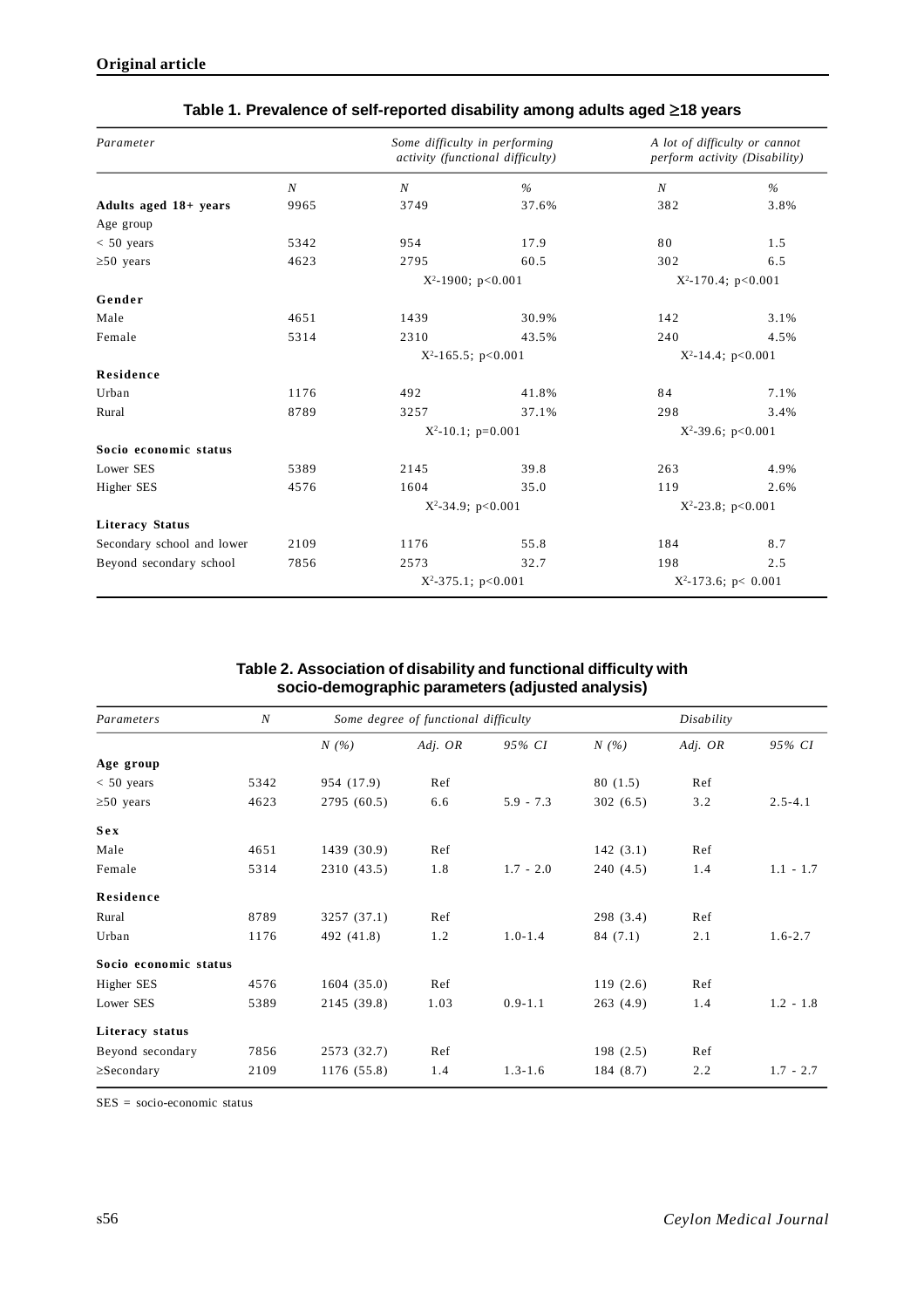#### **Table 3. Reported difficulty in social participation, activities and health concerns, by level of functional difficulty and disability**

| Difficulty in past 30 days                                                          | Some degree of functional difficulty<br>$(N = 3649)$ |      |                   |              | Respondents reporting disability<br>$(N = 361)$ |               |                   |      |
|-------------------------------------------------------------------------------------|------------------------------------------------------|------|-------------------|--------------|-------------------------------------------------|---------------|-------------------|------|
|                                                                                     | Some difficulty                                      |      | Lot of difficulty |              | Some difficulty                                 |               | Lot of difficulty |      |
| Social participation & activities                                                   | N                                                    | $\%$ | N                 | $\%$         | N                                               | $\frac{0}{0}$ | N                 | $\%$ |
| Joining in community activities                                                     | 41                                                   | 1.1  | 2                 | 0.05         | 48                                              | 13.3          | 26                | 7.2  |
| Living with dignity because of attitudes<br>actions of others in society            | 20                                                   | 0.5  | $\mathbf{0}$      | $\Omega$     | 36                                              | 10.0          | 3                 | 0.8  |
| Living with dignity because of barriers<br>or hindrance in the world around         | 20                                                   | 0.5  | 1                 | 0.03         | 21                                              | 5.8           | 3                 | 0.8  |
| Doing things yourself for relaxation<br>or pleasure                                 | 18                                                   | 0.5  | $\theta$          | $\theta$     | 29                                              | 8.0           | 3                 | 0.8  |
| <b>Health</b> concerns<br>Spending time on a health condition or<br>its consequence | 20                                                   | 0.5  | $\theta$          | $\Omega$     | 21                                              | 5.8           | $\overline{4}$    | 1.1  |
| Emotionally affected by<br>health condition                                         | 20                                                   | 0.5  | $\mathbf{0}$      | $\mathbf{0}$ | 20                                              | 5.6           | $\overline{2}$    | 0.6  |
| Health being a drain on financial<br>resources of the family                        | 21                                                   | 0.6  | 1                 | 0.03         | 30                                              | 8.3           | 8                 | 2.2  |
| How much of a problem did you have<br>due to a health condition                     | 19                                                   | 0.5  | $\mathbf{0}$      | $\theta$     | 29                                              | 8.0           | 3                 | 0.8  |

## **Table 4. Comparison of visual impairment based on visual acuity measurement and self-reported difficulty in vision among those aged 40 years**

| Visual acuity category            | No difficulty in<br>seeing (2276) |      | Some degree of difficulty<br>in seeing $(3463)$ |      | Total<br>$N = 5739$ |      |
|-----------------------------------|-----------------------------------|------|-------------------------------------------------|------|---------------------|------|
|                                   | N                                 | $\%$ | N                                               | $\%$ | N                   | $\%$ |
| No visual impairment              | 1684                              | 43.5 | 2186                                            | 56.5 | 3870                | 100% |
| Mild visual impairment            | 278                               | 35.5 | 504                                             | 64.5 | 782                 | 100% |
| Moderate visual impairment        | 282                               | 31.8 | 604                                             | 68.2 | 886                 | 100% |
| Severe visual impairment or blind | 33                                | 16.4 | 169                                             | 84.1 | 201                 | 100% |



## Figure 1. **Contextual framework of International Classification of Functioning, Disability and Health.**

## **Discussion**

A recent review of the published literature on disability in Sri Lanka found significant gaps in disability research [13]. The review highlighted the fact that all major recommendations in the World Report on Disability were pertinent to Sri Lanka and it was suggested that a National Survey on disability was desirable [13]. The review explored the capability of an instrument to measure the prevalence of disability and concluded that none of the existing instruments measured population based prevalence accurately. This evidence prompted the use of the short set of WG questions with additional items related to activity limitation and social participation in the present survey.

The study found that 3.8% of the population aged  $\geq$ 18 years in Sri Lanka reported disability. The World Report on Disability gives a prevalence of 12.9% based on the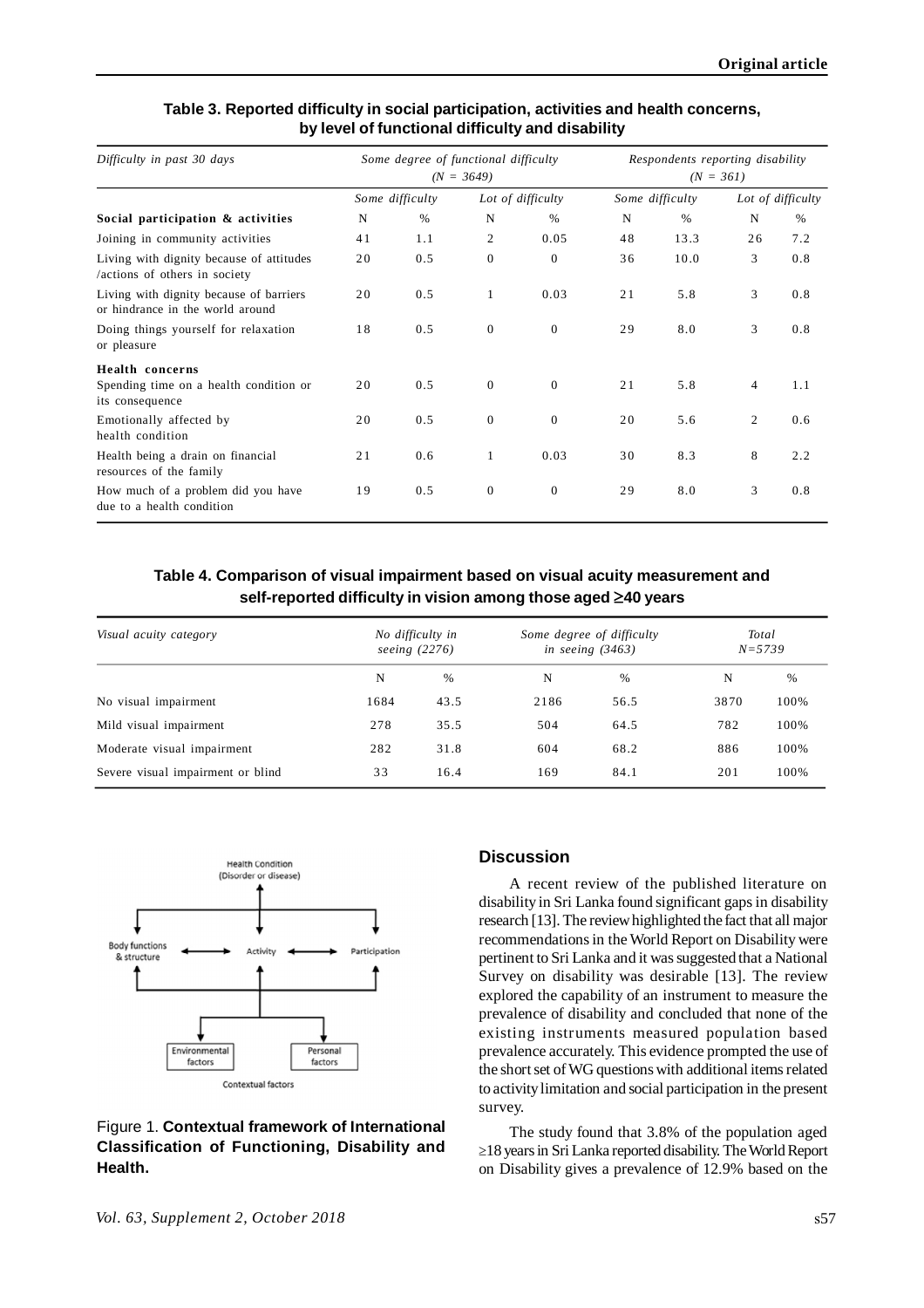World Health Survey (WHS) data [2]. The WHS looked at 16 domains. The present study highlights the difference in prevalence data depending on the survey methodology used and the difficulties in planning programs. Difficulty in mobility was the commonest disability followed by difficulty in vision. "Difficulty seeing" was the commonest domain leading to some degree of functional difficulty. An earlier study in Sri Lanka assessed physical disability among a comparable adult age group and reported a prevalence of 4.2% (95% CI: 3.5-5.1) [30]. Another study from southern India reported a prevalence of 4.7% for mobility-related disability and 2.1% for vision-related severe grades of disability [31]. It is very difficult to strictly compare the estimates from these studies because different assessment methods were used. One of the reasons why vision-related disability may have been reported by a large number of participants in the present study is because respondents were aware that this was primarily an eye survey and so some may have emphasised their eye problems, possibly that was why about 56% of persons 40 years and older with no visual impairment reported visual difficulty. However, a disability survey in Uganda also reported vision as the commonest reported disability [9].

In the present study, we were able to validate the findings of the eye examination against the WG question related to vision in those aged  $\geq 40$  years showing that 84.1% of those with severe visual impairment or blindness reported some degree of problem with vision. Similar findings were observed in Cameroon and India earlier [32]. In this study however the tool identified a large number of 'false positives' as over 56% of those for whom no visual impairment was diagnosed based on visual acuity measurement reported some problems with seeing. As this comparison was undertaken on those aged  $\geq 40$  years it is possible that a large number had reported problems in near vision. As the WG short set does not differentiate between distance and near vision, it is difficult to comment on this finding.

Our findings on socio-demographic associations of disability are similar to those reported from other disability prevalence studies conducted in low and middle income countries (LMIC). An increase in the prevalence of disability with increasing age [16,19,31,32] has been reported from a large number of studies, including those undertaken in LMIC. This is because many impairments causing disability are age-related, such as visual or hearing impairment or restriction of mobility. In LMICs, females and those with lower levels of literacy are also more likely to report disability [15,18,19,31,32]. This could be attributed to the poorer access to health care experienced by women in LMICs, particularly in South Asia. In Sri Lanka, since women have a significantly higher life expectancy compared to males, they constitute a greater proportion of the aged who are at a higher risk of functional disability.

The measurement of disability helps to identify the magnitude of disability and the number of people needing services for their disability and the characteristics and location of marginalized population groups. This helps in planning need-based policies, and to target specific interventions to redress gaps in relation to health and social inclusion of PWD. From a health perspective, many studies have shown a strong association between poorer health status and access to health services amongst PWD  $[24,26,28,34-37]$ . PWD have been reported to have significantly higher rates of chronic disease such as diabetes and depression compared to those without disability [28], and disabled women are more disadvantaged than men [28]. Ensuring inclusive health [38] is therefore, critical to improving the health of PWD and achieving universal health coverage [39].

From a social development perspective, it is now widely recognized that there is a strong association between disability and poverty [25] and that the inclusion of PWD is critical to achieving sustainable development goals [40]. It is therefore essential that disability statistics are effectively used to develop a two-pronged strategy that targets the specific public health concerns of PWD and sustainable development initiatives that promote equal participation of PWD in society. The evidence from the present study could help in establishing the baseline for Sri Lanka to monitor progress towards the sustainable development goals and the WG short set can be used in the 2021 census to explore temporal trends in disability.

Study limitations: the less than 80% response rate of the enumerated persons most of whom were absent, may have overestimated the prevalence of functionally difficulty and disability, as persons with disability may be likely to stay back at home for the survey

#### **Acknowledgements**

We acknowledge the support from the members of the Steering Committee, the Sri Lanka College of Ophthalmologists, the Vision2020 Secretariat, Ministry of Health and Family Welfare, Sri Lanka, Sightsavers Country Office, Sri Lanka and all the supervisors and field investigators (Madhuni Wijepala, Subhashini Deshappriya, Rasika Damayanthi, Dinusha Sandamali, Ashanti de Silva, Chaturika Madushani, Menaka Rathnayake, Madusha Priyadarshini, Nadeesha Dilhani, Gaya Shanthi) and data entry operators (Sunethra Thennakoon, Kumuduni Sriyalatha) who worked with great diligence in collecting the data from the survey participants.We thank all the survey participants for giving us the time and opportunity to interact with them to collect critical data.

We would like to thank Sightsavers for financial support of the overall study and CBM for financial contributions to the disability component of the survey.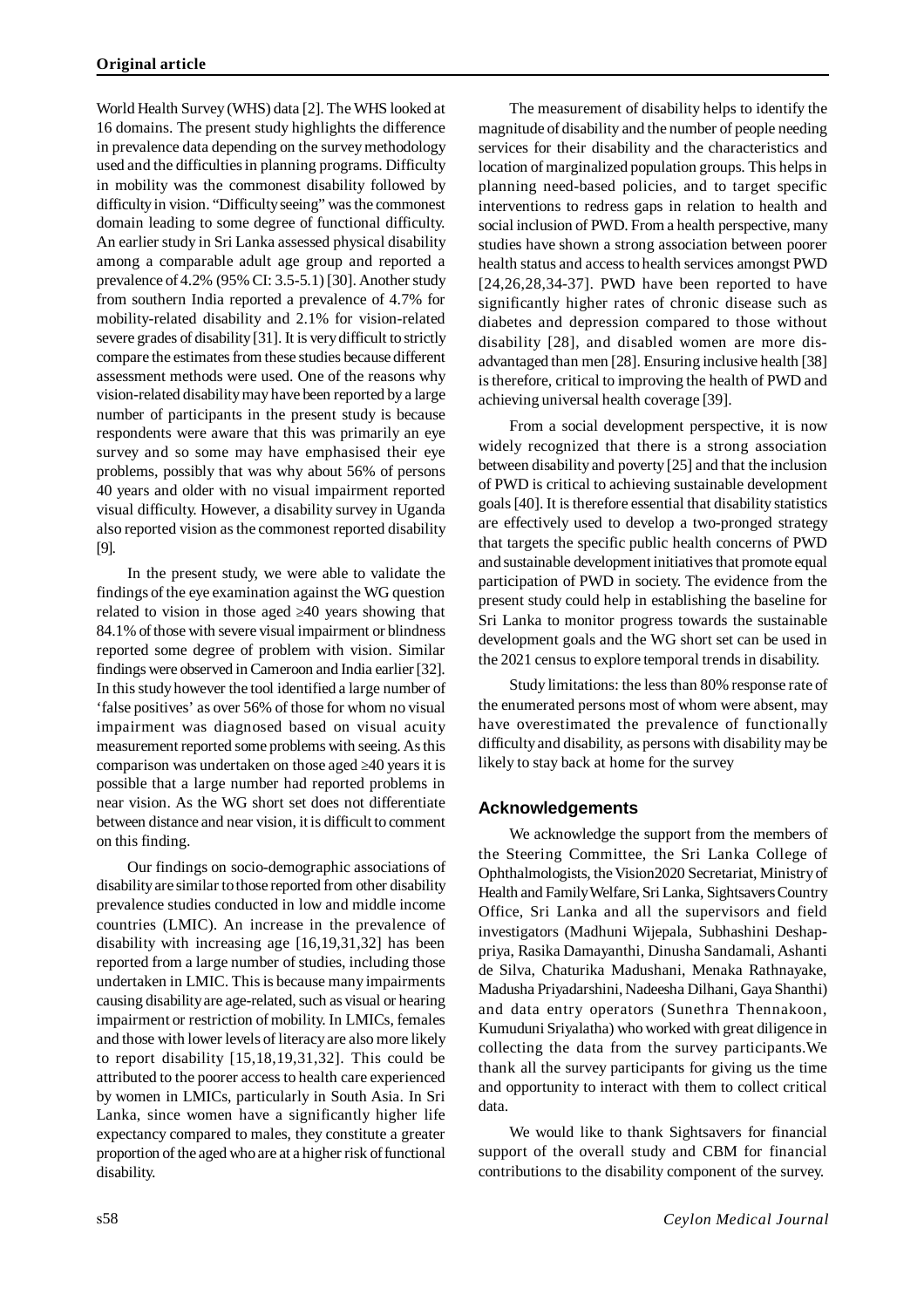### **Conflicts of Interest**

All authors declare that they do not have any conflicts of interest.

#### **References**

- 1. Leonardi M, Bickenbach J, Ustun TB, Kostanjsek N Chatterji C. The definition of disability: what is in a name? *Lancet* 2006; **368**: 1219-21.
- 2. World Health Organization and World Bank. World Report on Disability. WHO, Geneva 2011: 1-354. http:// [www.who.int/disabilities/world\\_report/2011/report.pdf.](http://www.who.int/disabilities/world_report/2011/report.pdf.) Accessed 10th June 2016.
- 3. Bickenbach JE, Chatterji C, Badley EM, Ustun TB. Models of disablement, universalism and the international classification of impairments, disabilities and handicaps. *Soc Sci Med* 1999; **48**: 1173-87.
- 4. Ustun TB, Chatterji C, Bickenbach J, Kostanjsek N, Schneider M. The International Classification of Functioning, Disability and Health: a new tool for understanding disability and health. *Disabil Rehabil* 2003; **25**: 565-71.
- 5. Seelman KD. The World Health Organization/ World Bank's First World Report on Disability. *Int J Telerehab* 2011; **3**: 11-13.
- 6. Goujon N, Devine A, Baker SM, *et al*. A comparative review of measurement instruments to inform and evaluate effectiveness of disability-inclusive development. *Disabil Rehabil* 2014; **36**: 804-12.
- 7. Trani JF, Babulal GM, Bakhshi P. Development and Validation of the 34-Item Disability Screening Questionnaire (DSQ-34) for Use in Low and Middle Income Countries Epidemiological and Development Surveys. *PLoS One* 2015; **10**: e0143610
- 8. Sabariego C, Oberhauser C, Posarac A, *et al*. Measuring disability: comparing the impact of two data collection approaches on disability rates. *Int J Environ Res Public Health* 2015; **12**: 10329-51.
- 9. Bachani AM, Galiwango E, Kadobera D, *et al*. A new screening instrument for disability in low-income and middle-income settings: application at the Iganga-Mayuge Demographic Surveillance System (IM-DSS), Uganda. *BMJ Open* 2014; **4**(12): e005795
- 10. Ustün TB, Chatterji S, Kostanjsek N, *et al*. Developing the World Health Organization Disability Assessment Schedule 2.0. *Bull World Health Organ.* 2010; **88**: 815-23.
- 11. Marella M, Busija L, Islam FM, *et al*. Field-testing of the rapid assessment of disability questionnaire. *BMC Public Health* 2014; **14**: 900.
- 12. Madans JH, Loeb ME, Altman BA. Measuring disability and monitoring the UN Convenetion on the Rights of Persons with Disabilities: the work of the Washington Group on Disability Statistics. *BMC Public Health* 2011; **11**(Suppl 4): S4.
- 13. Peiris-John RJ, Attanayake S, Daskon L, Wickremasinghe AR, Ameratunga S. Disability studies in Sri Lanka: priorities for action. *Disabil Rehabil* 2014; **36**: 1742-8.
- 14. Madans JH, Loeb M. Methods to improve international comparability of census and survey measures of disability. *Disabil Rehabil* 2013; **35**: 1070-3.
- 15. Mitra S, Sambamoorthi U. Disability prevalence among adults: estimates for 54 countries and progress towards a global estimate. *Disabil Rehabil* 2014; **36**: 940-7.
- 16. Ayazi T, Lien L, Eide AH, Jenkins R, Albino RA, Hauff E. Disability associated with exposure to traumatic events: results from a cross-sectional community survey in South Sudan. *BMC Public Health* 2013; **13**: 469.
- 17. Guzman JM, Salazar EG. Disability and rehabilitation in Mexico. *Am J Phys Med Rehabil* 2014; **93**(1 Suppl 1): S36-8.
- 18. Danquah L, Polack S, Brus A, *et al*. Disability in postearthquake Haiti: prevalence and inequality in access to services. *Disabil Rehabil* 2015; **37**: 1082-9.
- 19. Cherry N, Chowdhury M, Haque R, McDonald C, Chowdhury Z. Disability among elderly rural villagers: report of a survey from Gonoshasthaya Kendra, Bangladesh. *BMC Public Health* 2012; **12**: 379.
- 20. Census 2001, Sri Lanka. <http://www.statistics.gov.lk/> pophousat/PDF/Disability/p11d1%20Disabled%20 persons%20by%20Sex%20and%20District.pdf. Accessed 13th June 2016.
- 21. World Health Organization.<http://www.who.int/healthinfo/> survey/en. Accessed 16th June 2016.
- 22. United Nations Social Development Division, Economic and Social Commission for Asia and the Pacific, Bangkok 2016. Disability at a Glance 2015:1-190. http:// www.unescap.org/sites/default/files/SDD% 20Disability%20Glance%202015\_Final.pdf. Accessed 10th June 2016.
- 23. Durocher J, Lord J, Defranco A. Disability and global development. *Disability Health* 2012; **5**: 132-5.
- 24. Shrestha S, Shreshtha NK, Deepak S. A Community Assessment of Poverty and Disability among specific rural population groups in Nepal. *Asia Pacific Disab Rehab J* 2009; **20**: 83-98.
- 25. Kampen MV, Zijverden IMV, Emmett T. Reflections on poverty and disability: A review of literature. *Asia Pacific Disab Rehab J* 2008; **19**: 19-37.
- 26. Trani JF, Browne J, Kett M, *et al*. Access to health care, reproducctive health and disability: a large scale survey in Sierra Leone. *Soc Sci Med* 2011; **73**: 1477-89.
- 27. Eide AH, Mannan H, Khogali M et al. Perceived barriers for accessing health services among individuals with disability in four African countries. *PLoS One* 2015; **10**: e0125915.
- 28. Murthy GV, John N, Allagh K, Sagar J, Kamalakannan S, Ramachandra SS. Access to health care and employment status of people with disabilities in South India, the SIDE (South India Disability Evidence) Study. *BMC Public Health* 2014; **14**: 1125.